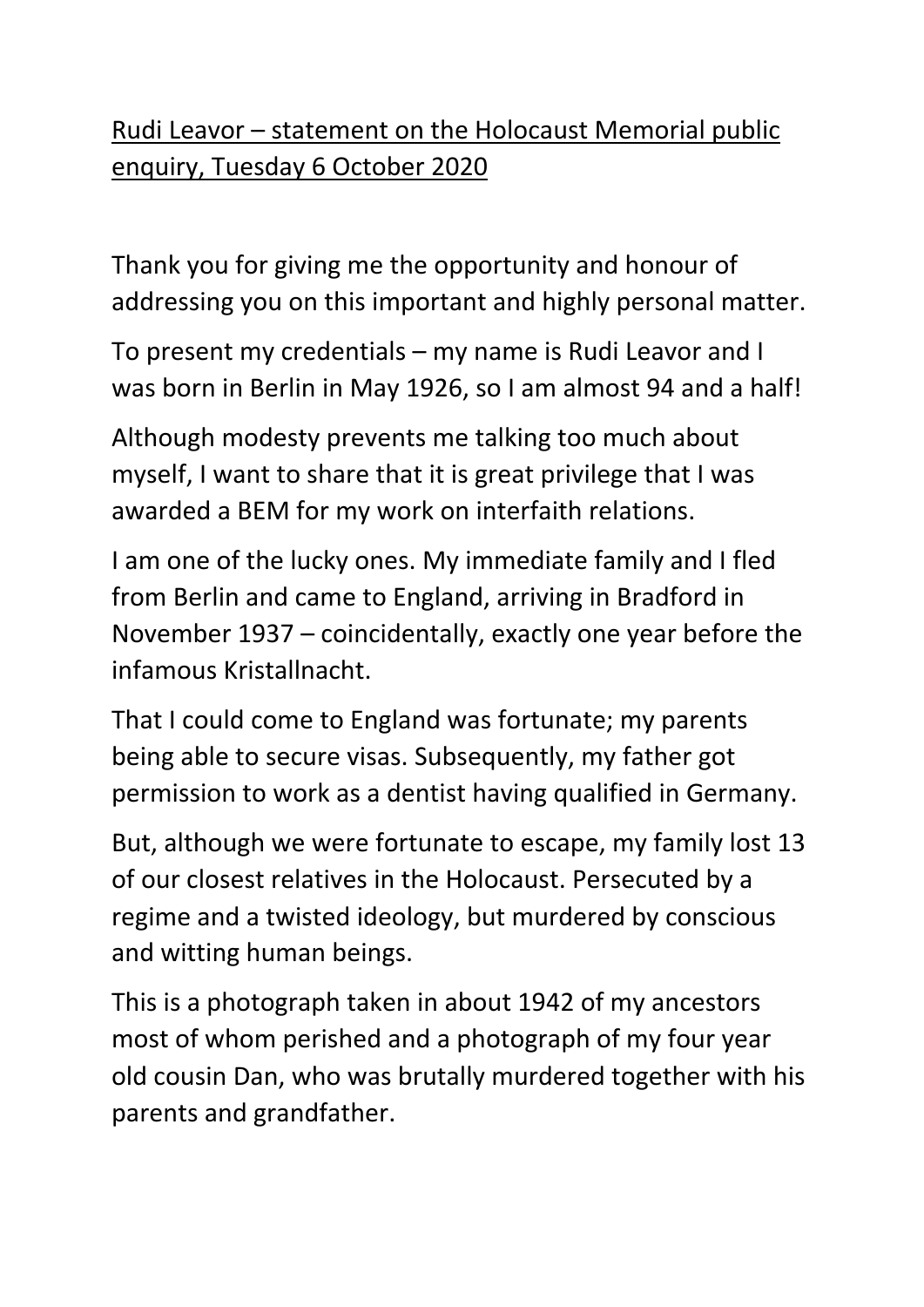And, it is both for the memory of those who perished and the opportunity to learn about their experiences, I feel it is imperative that there is a Memorial and a Learning Centre.

The Holocaust was a once-in-a-world life-time event, surpassing even the Crusades in its cruelty, being not only cruel but with unnecessarily obscene meanness, making death even more horrible than it needed to be.

To commemorate this monstrosity is essential and reflects and recognises the growing number of memorial events that are indeed held across our country and worldwide annually, and which I have personally had the honour to participate and recite the Memorial prayer, El Male Rachamim, including once at the national Holocaust Memorial Day commemoration.

This is a matter of honour for our country. We must have our own statement to stand alongside the growing number of monuments and Museums in so many other countries around the world.

But, in addition a concrete memorial is of the utmost desirability – not only that, but it must stand out and make its mark loud and clear. I would refer you to such a memorial in a foreign country, large and imposing as it is, but in a side street and to be seen only if you stumble across it by accident.

The siting of the proposed memorial in Victoria Towers Gardens makes a bold statement, which cannot be missed and would proudly stand to expose the shame, depravity and